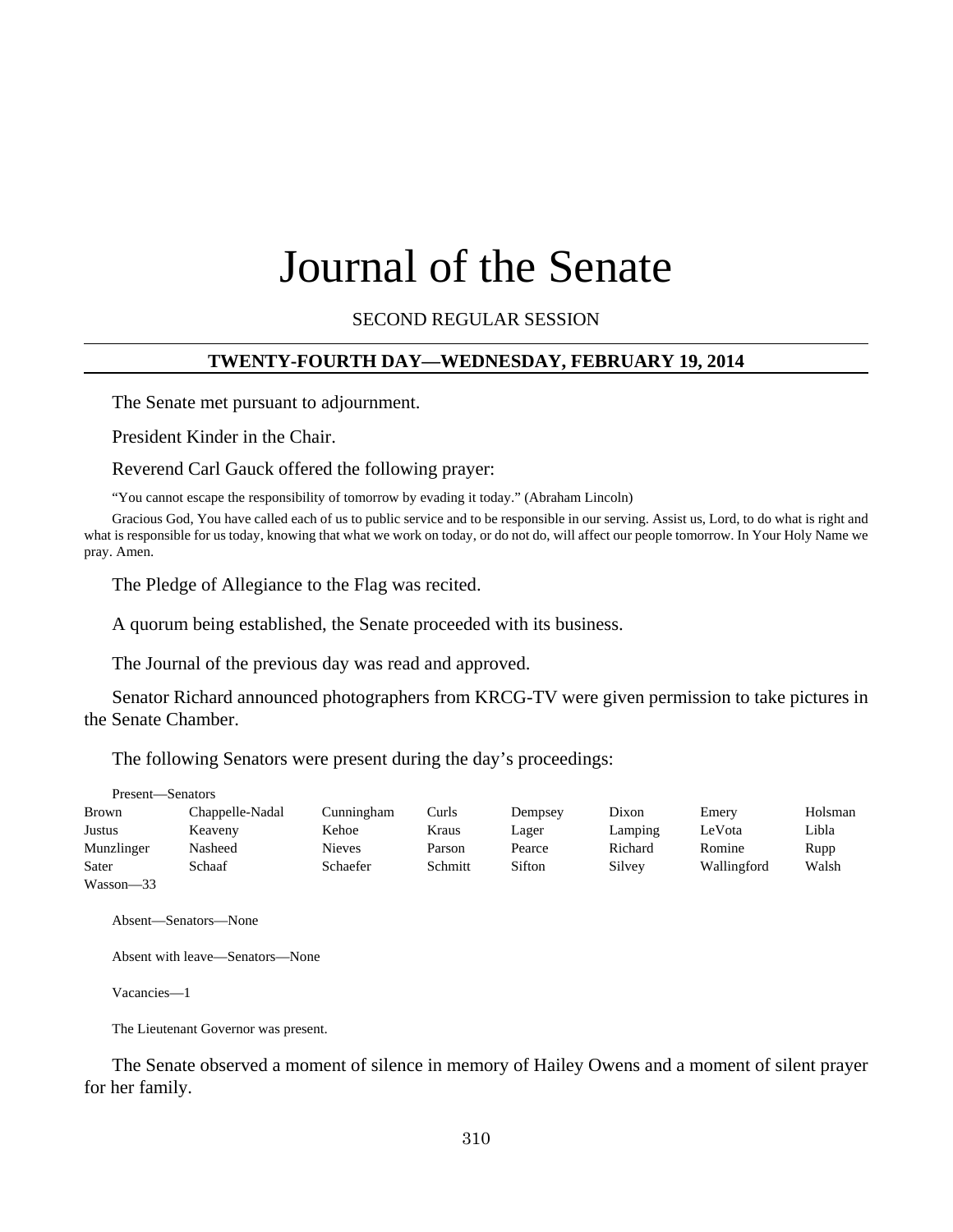#### **RESOLUTIONS**

Senator Lager offered Senate Resolution No. 1391, regarding Zoë Pixler, Liberty, which was adopted.

Senator Lager offered Senate Resolution No. 1392, regarding Jessica Ann Foreman, Smithville, which was adopted.

#### **CONCURRENT RESOLUTIONS**

Senator Wallingford offered the following concurrent resolution:

#### SENATE CONCURRENT RESOLUTION NO. 33

Relating to the recognition of February as Oral Health Awareness Month

WHEREAS, oral health is a critical component of overall health affecting speech, nutrition, growth and function, social development, employability and productivity, and quality of life; and

WHEREAS, dental decay is the most common chronic disease among children - four times more common than asthma, four times more common than early-childhood obesity, and twenty times more common than diabetes; and

WHEREAS, untreated dental disease is linked to adverse health outcomes associated with diabetes, stroke, heart disease, bacterial pneumonia, pre-term and low birth weight deliveries, and in some instances, death; and

WHEREAS, students miss more than 51 million hours of school and employed adults lose more than 164 million hours of work each year due to dental disease or dental visits; and

WHEREAS, dental decay affects 18% of the nation's children aged 2-4, 52% of children aged 6-8, and 61% of teenagers age 15; and

WHEREAS, dental decay is one of the most prevalent health problems in Missouri with 55% of third grade children having experienced dental decay; and

WHEREAS, access to dental care is associated with higher utilization of preventive and restorative dental services; and

WHEREAS, the state has improved access for children enrolled in the MO HealthNet program, but more can be done for these low-income children who suffer more tooth decay than their higher-income peers; and

WHEREAS, Missouri residents deserve access to high quality oral health care:

NOW THEREFORE BE IT RESOLVED by the members of the Missouri Senate, Ninety-seventh General Assembly, Second Regular Session, the House of Representatives concurring therein, hereby:

(1) Recognize that good oral health is critical to good overall health;

(2) Support health policies at the state and local levels that are consistent and promote optimal oral health;

(3) Ensure oral health impact is a consideration in the development of state policy;

(4) Support the use of available local, state, and federal resources to monitor oral health status;

(5) Support community oral health initiatives aimed at improving oral health literacy and better health outcomes;

(6) Recognize each year the month of February as "Oral Health Awareness Month" to draw attention to ongoing efforts at the local, state, and federal levels to improve the oral health of all; and

BE IT FURTHER RESOLVED that the Secretary of the Senate be instructed to send a properly inscribed copy of this resolution to the Governor for his approval or rejection pursuant to the Missouri Constitution.

Read 1st time.

Senator LeVota offered the following concurrent resolution:

#### SENATE CONCURRENT RESOLUTION NO. 34

WHEREAS, the Kansas City Chiefs football team was founded by Lamar Hunt; and

WHEREAS, Lamar Hunt brought together the original eight AFL team owners in 1960 to establish the American Football League and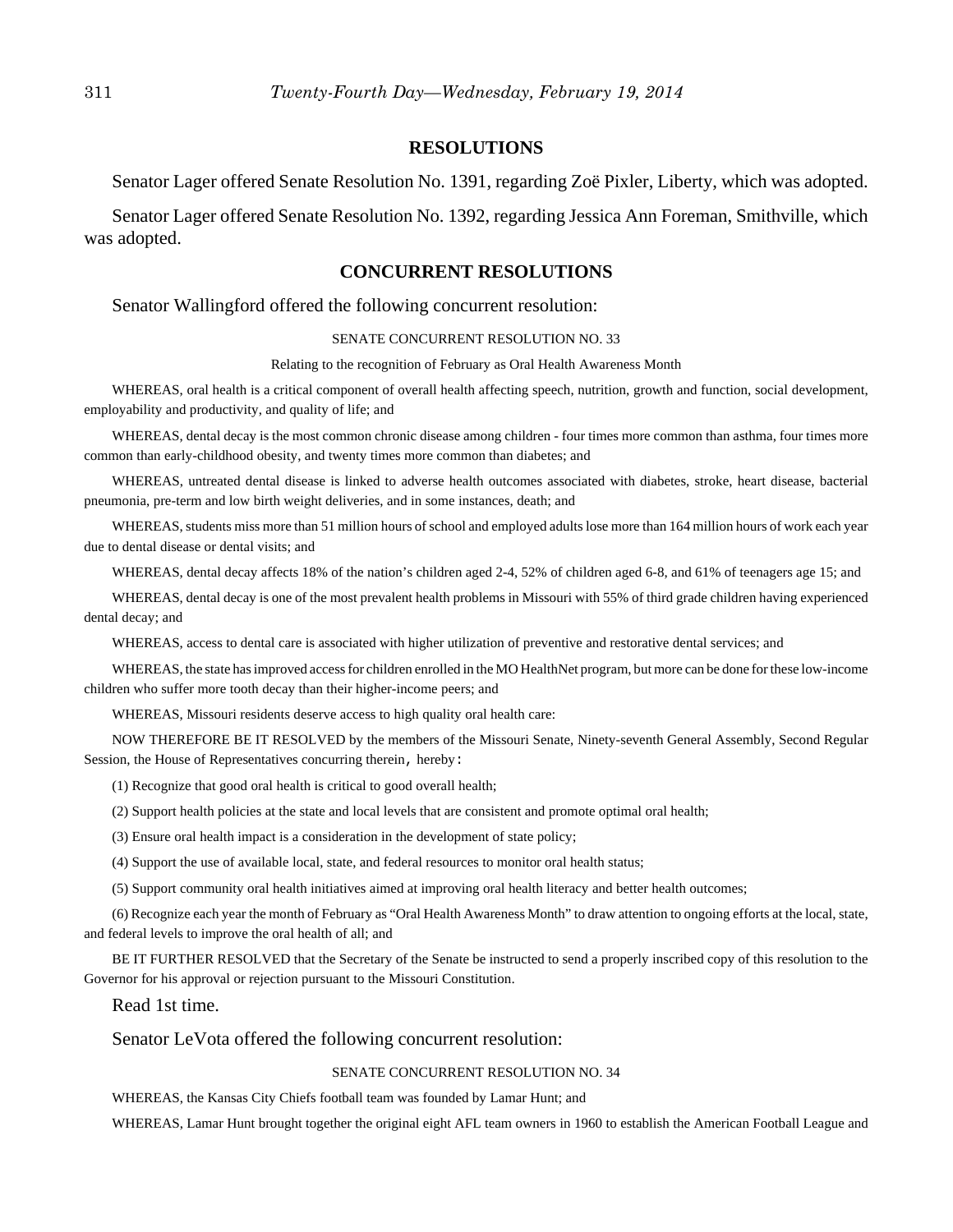in 1966 was the lead negotiator during the merger of the NFL and the AFL; and

WHEREAS, Lamar Hunt is undoubtedly one of the most influential figures in NFL history, designed current playoff systems, introduced the 2-point conversion rule, introduced the idea for the name "Super Bowl", is the namesake of the AFL championship "Lamar Hunt Trophy", and dreamed of hosting the Super Bowl in Kansas City; and

WHEREAS, NFL Commissioner Roger Goodell recently stated, "I believe we need to get to as many communities as possible and give them the opportunity to share in not only the emotional benefits but also the economic benefits. It helps the NFL, it helps our fans and it helps grow our game."; and

WHEREAS, Arrowhead Stadium has been the Kansas City Chiefs home since 1972 and is the 5th largest stadium in the NFL; and

WHEREAS, Arrowhead Stadium has a capacity of 76,416, is larger than the Super Dome in New Orleans which has hosted seven Super Bowls, and has larger stadium seating than all three upcoming Super Bowl hosts including Phoenix in 2015, San Francisco in 2016, and Houston in 2017; and

WHEREAS, Arrowhead Stadium underwent a \$350 million renovation, completed in mid-2010, which included new luxury boxes, wider concourses and enhanced amenities; and

WHEREAS, no Super Bowl has ever been held in the Midwest, indeed the closest cities to Kansas City to host a Super Bowl are Minneapolis, Indianapolis and Dallas:

NOW, THEREFORE, BE IT RESOLVED by the members of the Missouri Senate, Ninety-seventh General Assembly, Second Regular Session, the House of Representatives concurring therein, hereby urge the National Football League to name Kansas City as the host of an upcoming Super Bowl; and

BE IT FURTHER RESOLVED that the Department of Economic Development is urged to establish a task force to examine what measures need to be taken in order to bring the Super Bowl to Kansas City, including utilization of any existing economic or other incentives in current state law as well as any proposals for changes needed in state law to bring the Super Bowl to Kansas City, while also developing a plan for highlighting the viability of Kansas City as a site for the Super Bowl; and

BE IT FURTHER RESOLVED that the Secretary of the Senate be instructed to prepare a properly inscribed copy of this resolution for the director of the Department of Economic Development.

#### **INTRODUCTION OF BILLS**

The following Bills were read the 1st time and ordered printed:

#### **SB 890**–By Kehoe.

An Act to repeal section 508.010, RSMo, and to enact in lieu thereof one new section relating to venue for injury outside the state of Missouri in connection with railroad operations.

#### **SB 891**–By Kehoe.

An Act to repeal section 300.320, RSMo, relating to the identification of funeral processions.

#### **SB 892**–By Kraus.

An Act to repeal sections 115.123 and 115.755, RSMo, and to enact in lieu thereof two new sections relating to the presidential primary election date.

#### **SB 893**–By Kraus.

An Act to repeal sections 115.121, 115.341, and 115.349, RSMo, and to enact in lieu thereof three new sections relating to the date of the state primary election.

#### **SB 894**–By Munzlinger.

An Act to repeal section 408.040, RSMo, and to enact in lieu thereof one new section relating to judgment interest rates.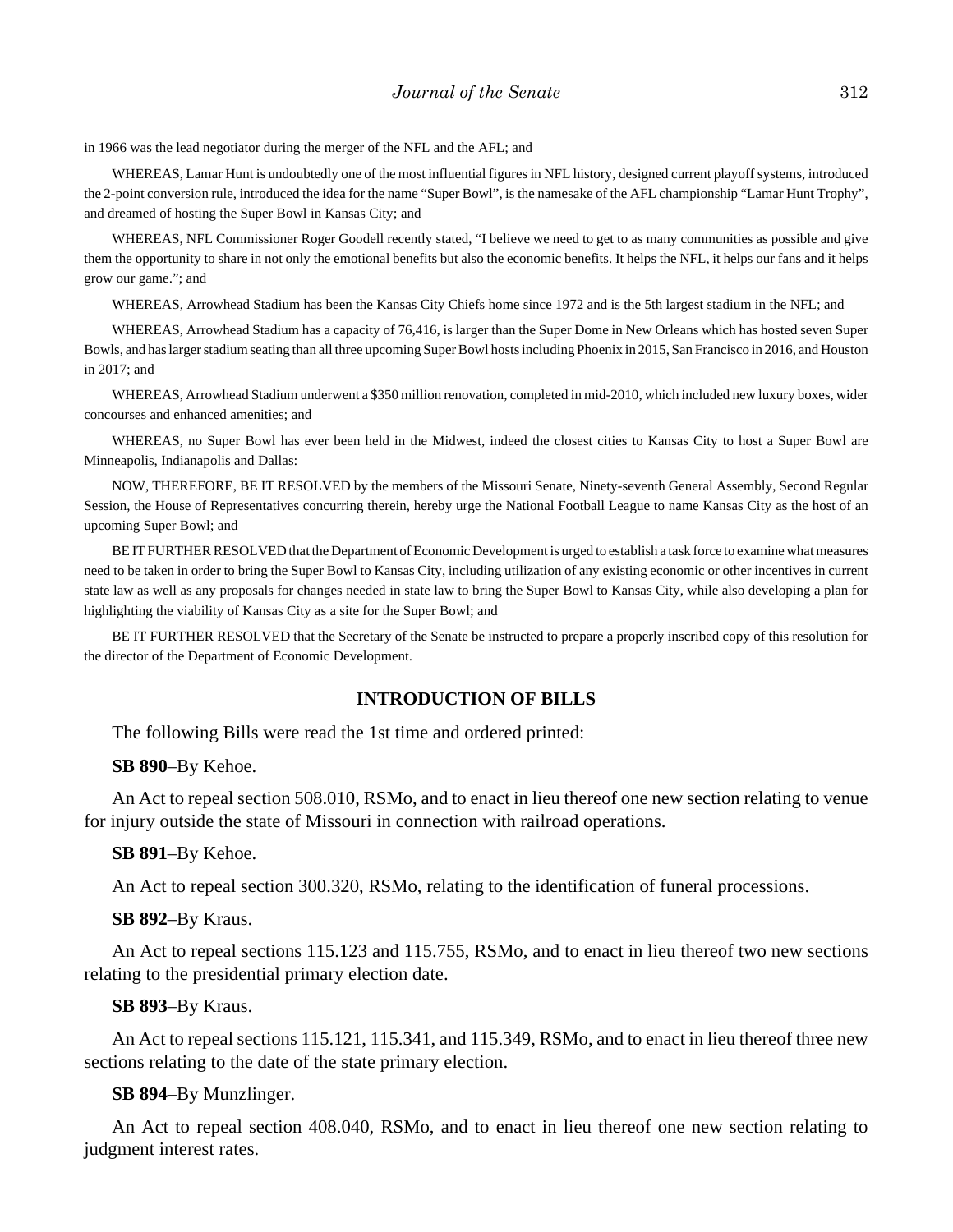# **SB 895**–By Sater.

An Act to amend chapter 376, RSMo, by adding thereto one new section relating to pharmacy benefit managers.

# **SB 896**–By Wallingford.

An Act to amend chapter 67, RSMo, by adding thereto one new section relating to transient guest taxes in certain counties.

**SB 897**–By Wallingford.

An Act to repeal section 221.407, RSMo, and to enact in lieu thereof one new section relating to a sales tax for regional jail districts.

**SB 898**–By Schaefer.

An Act to repeal section 546.720, RSMo, and to enact in lieu thereof one new section relating to the manner of inflicting the punishment of death, with an emergency clause.

**SB 899**–By Justus and Schaaf.

An Act to amend chapter 208, RSMo, by adding thereto one new section relating to MO HealthNet coverage for donor breast milk.

**SB 900**–By Lamping.

An Act to repeal section 209.040, RSMo, and to enact in lieu thereof one new section relating to blind pension benefit requirements.

# **SB 901**–By Holsman.

An Act to repeal section 130.031 as enacted by conference committee substitute no. 3 for house committee substitute no. 2 for senate bill no. 844, ninety-fifth general assembly, second regular session and section 130.031 as enacted by conference committee substitute no. 2 for house committee substitute for senate committee substitute for senate bills nos. 31 & 285, ninety-second general assembly, first regular session, RSMo, and to enact in lieu thereof twenty-two new sections relating to campaign finance, with a referendum clause and penalty provisions.

# **SENATE BILLS FOR PERFECTION**

Senator Cunningham moved that **SB 694**, with **SS** (pending), be called from the Informal Calendar and again taken up for perfection, which motion prevailed.

Senator Kehoe assumed the Chair.

**SS** for **SB 694** was again taken up.

Senator Chappelle-Nadal offered **SA 1**, which was read:

# SENATE AMENDMENT NO. 1

Amend Senate Substitute for Senate Bill No. 694, Page 6, Section 408.500, Line 13 of said page, by inserting after all of said line the following: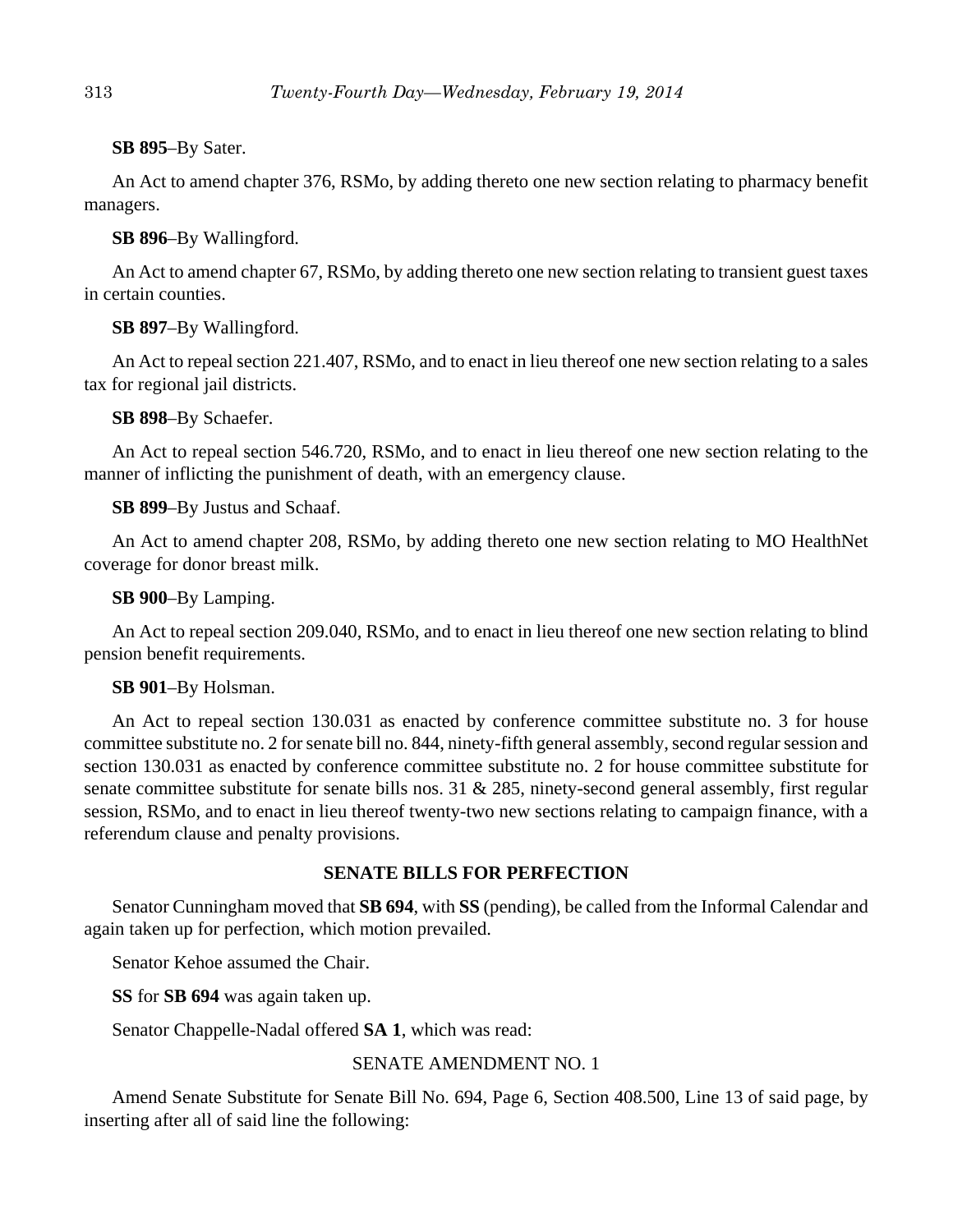# "**13. For every new loan made by a licensee under this section, such licensee shall deliver one dollar to the division to be deposited in the state school moneys fund as established under section 166.051.**".

Senator Chappelle-Nadal moved that the above amendment be adopted and requested a roll call vote be taken. She was joined in her request by Senators Curls, Justus, Nasheed and Holsman.

**SA 1** failed of adoption by the following vote:

| YEAS—Senators   |            |         |            |         |             |               |         |
|-----------------|------------|---------|------------|---------|-------------|---------------|---------|
| Chappelle-Nadal | Curls      | Holsman | Justus     | Keaveny | Nasheed     | Sifton        | Walsh—8 |
|                 |            |         |            |         |             |               |         |
| NAYS-Senators   |            |         |            |         |             |               |         |
| <b>Brown</b>    | Cunningham | Dempsey | Dixon      | Emery   | Kehoe       | Kraus         | Lager   |
| Lamping         | LeVota     | Libla   | Munzlinger | Parson  | Pearce      | Richard       | Romine  |
| Rupp            | Sater      | Schaaf  | Schaefer   | Schmitt | Wallingford | $Wasson - 23$ |         |

Absent—Senators Nieves Silvey—2

Absent with leave—Senators—None

Vacancies—1

Senator Pearce assumed the Chair.

Senator Schaaf offered **SA 2**:

#### SENATE AMENDMENT NO. 2

Amend Senate Substitute for Senate Bill No. 694, Page 7, Section 408.505, Line 3 of said page, by striking the opening bracket "**[**" from said line; and further amend line 7, by inserting an opening bracket "**[**" immediately before "and"; and further amend line 8, by striking "section.**]**" and inserting in lieu thereof the following: "section**]**.".

Senator Schaaf moved that the above amendment be adopted, which motion failed on a standing division vote.

Senator Cunningham moved that **SS** for **SB 694** be adopted, which motion prevailed.

On motion of Senator Cunningham, **SS** for **SB 694** was declared perfected and ordered printed.

Senator Sater moved that **SB 519** be called from the Informal Calendar and taken up for perfection, which motion prevailed.

Senator Sater offered **SS** for **SB 519**, entitled:

# SENATE SUBSTITUTE FOR SENATE BILL NO. 519

An Act to repeal sections 188.027 and 188.039, RSMo, and to enact in lieu thereof two new sections relating to the required waiting period before having an abortion.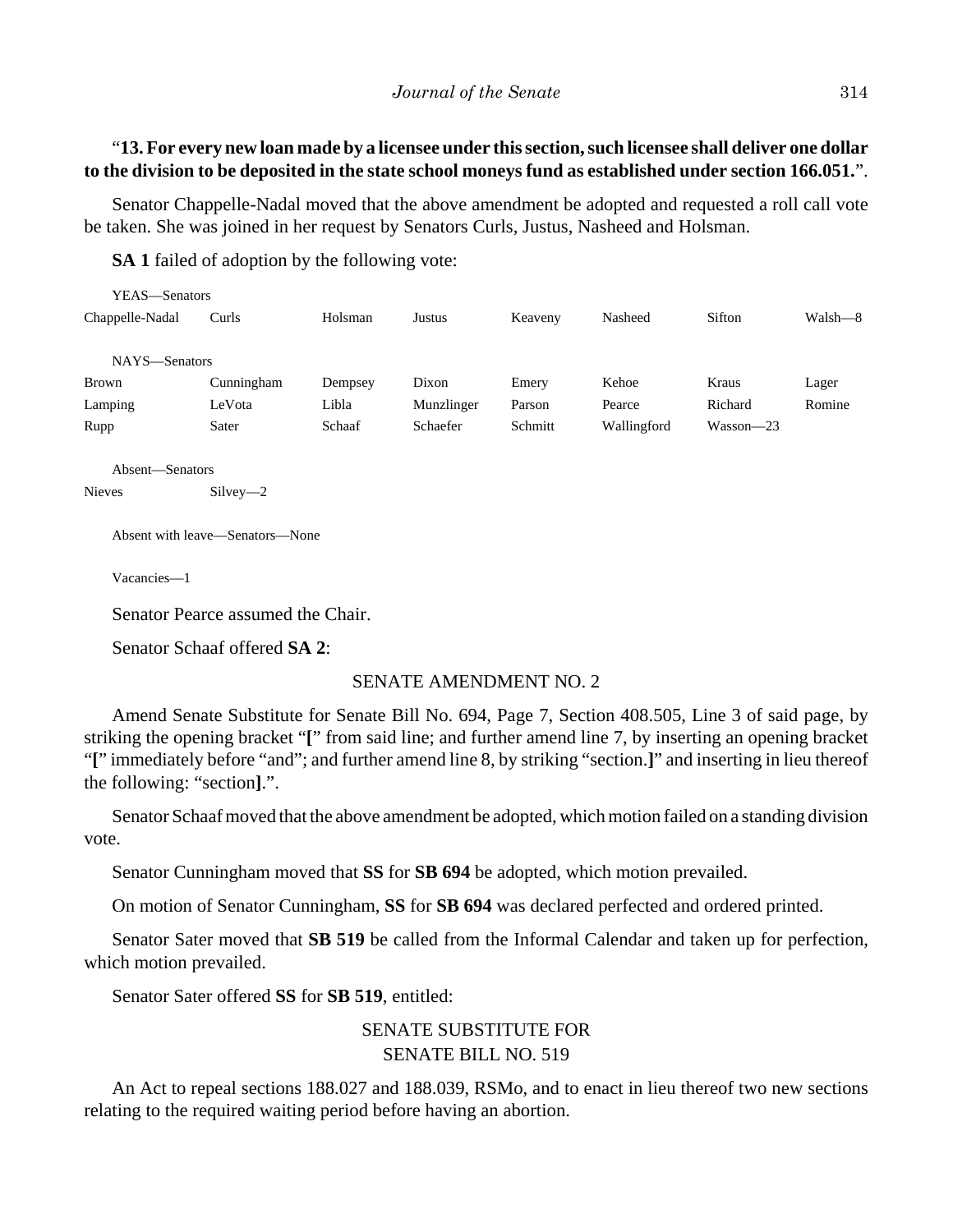Senator Sater moved that **SS** for **SB 519** be adopted.

Senator Kehoe assumed the Chair.

Senator Kraus assumed the Chair.

Senator Justus offered **SA 1**:

#### SENATE AMENDMENT NO. 1

Amend Senate Substitute for Senate Bill No. 519, Page 1, Section A, Line 3, of said page, by inserting after all of said line the following:

"170.015. 1. Any course materials and instruction relating to human sexuality and sexually transmitted diseases shall be medically and factually accurate**, be based on peer reviewed projects that have been demonstrated to influence healthy behavior, be age appropriate,** and shall:

(1) Present abstinence from sexual activity as the preferred choice of behavior in relation to all sexual activity **[**for unmarried pupils because it is the only method that is one hundred percent effective in preventing pregnancy, sexually transmitted diseases and the emotional trauma associated with adolescent sexual activity, and advise students that teenage sexual activity places them at a higher risk of dropping out of school because of the consequences of sexually transmitted diseases and unplanned pregnancy**] as the only sure way to avoid pregnancy or sexually transmitted infection**;

(2) Stress that sexually transmitted **[**diseases**] infections** are serious, possible, health hazards of sexual activity. Pupils shall be provided with the latest medical information regarding exposure to human immunodeficiency virus **(HIV)**, acquired immune deficiency syndrome (AIDS), human papilloma virus, hepatitis and other sexually transmitted **[**diseases**] infections**;

(3) Present students with the latest medically factual information **[**regarding both the possible side effects and health benefits of all forms of contraception, including the success and failure rates for the prevention of pregnancy and sexually transmitted diseases; or shall present students with information on contraceptives and pregnancy in a manner consistent with the provisions of the federal abstinence education law, 42 U.S.C. Section 710**] about the health benefits and side effects of all contraceptives and barrier methods as a means to prevent pregnancy and to reduce the risk of contracting sexually transmitted infections, HIV/AIDS and other diseases**;

(4) **[**Include a discussion of the possible emotional and psychological consequences of preadolescent and adolescent sexual activity and the consequences of adolescent pregnancy, as well as the advantages of adoption, including the adoption of special needs children, and the processes involved in making an adoption plan**] Provide information about the vaccine for human papilloma virus, which may prevent cervical cancer, genital warts, infertility, and other reproductive health problems, when administered prior to becoming sexually active;**

**(5) Encourage family communication between parents and children about sexuality;**

**(6) Help young people gain knowledge about the physical, biological, and hormonal changes of adolescence and subsequent states of human maturation and the skills to make responsible decisions about sexuality, including how alcohol and drug use can affect that decision making**;

**[**(5)**] (7)** Teach skills of conflict management, personal responsibility and positive self-esteem through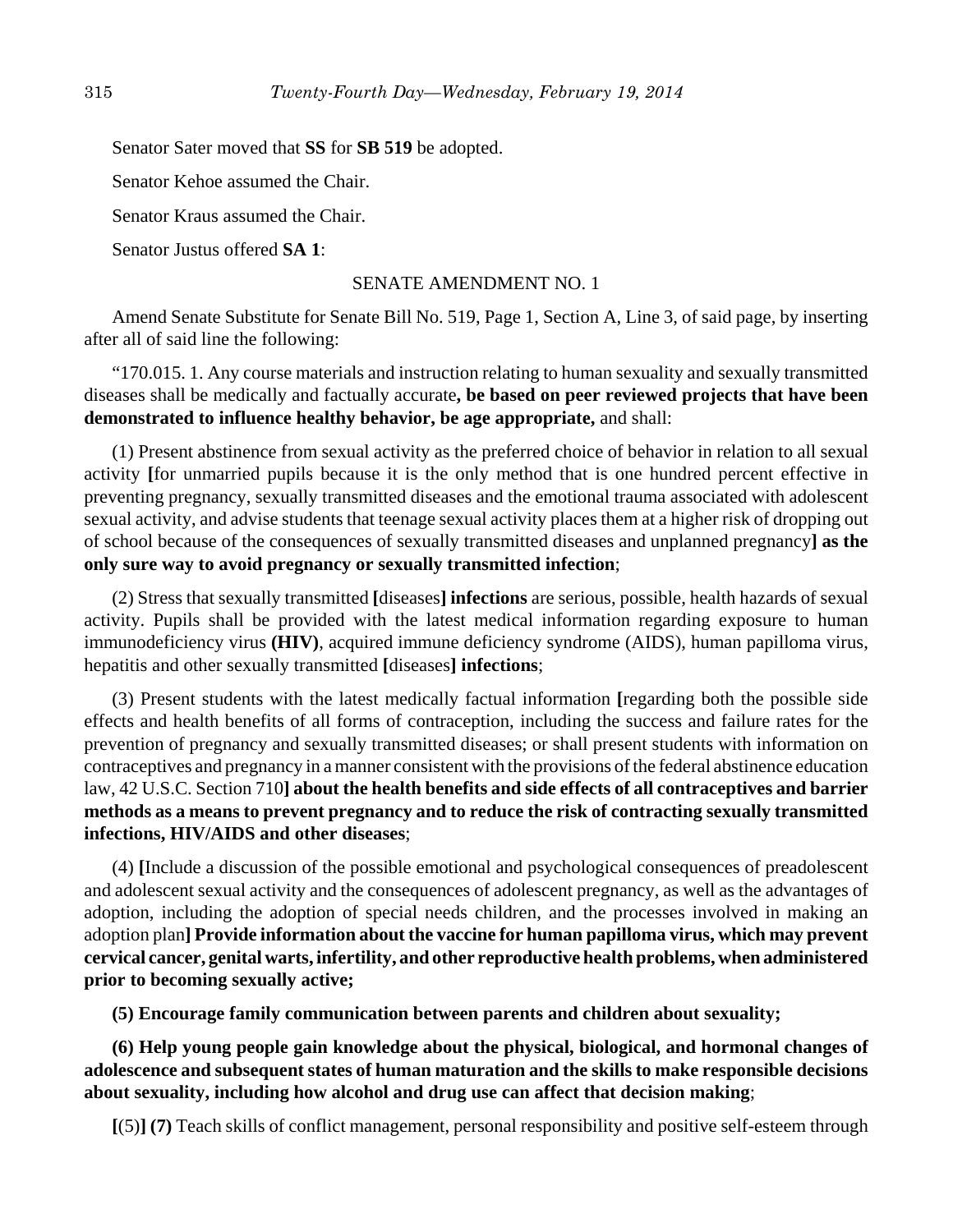discussion and role-playing at appropriate grade levels to emphasize that the pupil has the power to control personal behavior. Pupils shall be encouraged to base their actions on reasoning, self-discipline, sense of responsibility, self-control, and ethical considerations, such as respect for one's self and others. Pupils shall be taught not to make unwanted physical and verbal sexual advances or otherwise exploit another person. Pupils shall be taught to resist unwanted sexual advances and other negative peer pressure;

**[**(6)**] (8)** Advise pupils of the laws pertaining to their financial responsibility to children born in and out of wedlock and advise pupils of the provisions of chapter 566 pertaining to statutory rape**;**

# **(9) Help pupils develop skills in critical thinking, problem solving, decision making, and stress management in order to make healthy decisions about sexuality and relationships;**

**(10) Teach pupils about the dangers of sexual predators, including online predators when using electronic communication methods such as the internet, cell phones, text messages, chat rooms, email, and instant messaging programs. Pupils shall be taught how to behave responsibly and remain safe on the internet and the importance of having open communication with responsible adults and reporting any inappropriate situation, activity, or abuse to a responsible adult, and depending on intent and content, to local law enforcement, the FBI, or the CyberTipLine;**

**(11) Teach pupils about the consequences, both personal and legal, of inappropriate text messaging even among friends**.

2. Policies concerning referrals and parental notification regarding contraception shall be determined by local school boards or charter schools, consistent with the provisions of section 167.611.

3. A school district or charter school which provides human sexuality instruction may separate students according to gender for instructional purposes.

4. The board of a school district or charter school shall determine the specific content of the district's or school's instruction in human sexuality, in accordance with subsections 1 to 3 of this section, and shall ensure that all instruction in human sexuality is appropriate to the age of the students receiving such instruction.

5. A school district or charter school shall notify the parent or legal guardian of each student enrolled in the district or school of:

(1) The basic content of the district's or school's human sexuality instruction to be provided to the student; and

(2) The parent's right to remove the student from any part of the district's or school's human sexuality instruction.

6. A school district or charter school shall make all curriculum materials **and names and affiliations of presenters** used in the district's or school's human sexuality instruction available for public inspection pursuant to chapter 610 prior to the use of such materials in actual instruction.

**[**7. No school district or charter school, or its personnel or agents, shall provide abortion services, or permit a person or entity to offer, sponsor, or furnish in any manner any course materials or instruction relating to human sexuality or sexually transmitted diseases to its students if such person or entity is a provider of abortion services.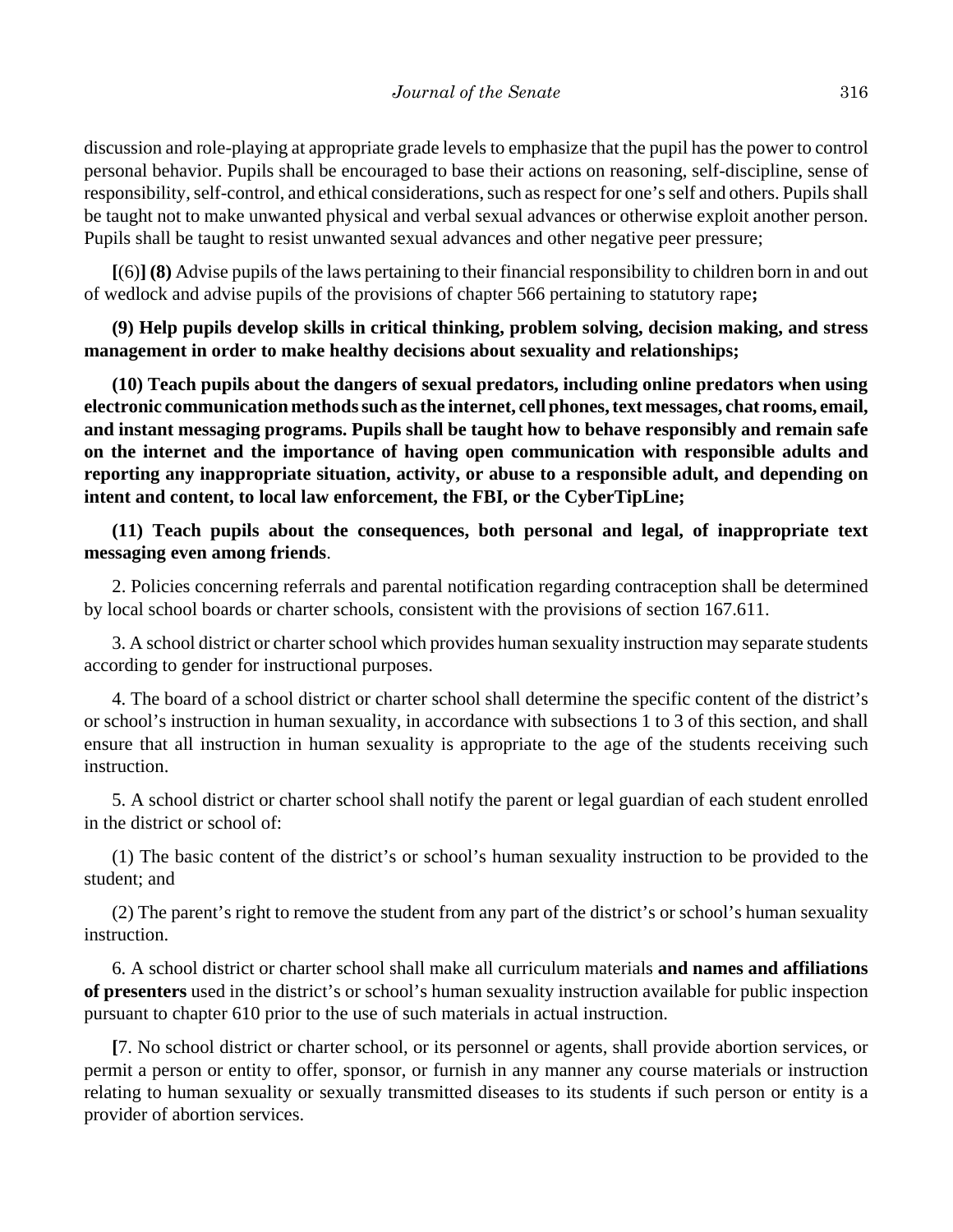8. As used in this section, the following terms mean:

(1) "Abortion", the same meaning as such term is defined in section 188.015;

(2) "Abortion services":

(a) Performing, inducing, or assisting in the performance or inducing of an abortion which is not necessary to save the life of the mother;

(b) Encouraging a patient to have an abortion or referring a patient for an abortion, which is not necessary to save the life of the mother; or

(c) Developing or dispensing drugs, chemicals, or devices intended to be used to induce an abortion which is not necessary to save the life of the mother.**]**"; and

Further amend the title and enacting clause accordingly.

Senator Justus moved that the above amendment be adopted.

At the request of Senator Sater, **SB 519**, with **SS** and **SA 1** (pending) was placed on the Informal Calendar.

# **REPORTS OF STANDING COMMITTEES**

Senator Richard, Chairman of the Committee on Rules, Joint Rules, Resolutions and Ethics, submitted the following reports:

Mr. President: Your Committee on Rules, Joint Rules, Resolutions and Ethics, to which were referred **SS** for **SB 694**; **SS** for **SB 537**; and **SS** for **SB 668**, begs leave to report that it has examined the same and finds that the bills have been truly perfected and that the printed copies furnished the Senators are correct.

Also,

Mr. President: Your Committee on Rules, Joint Rules, Resolutions and Ethics, to which was referred **SCR 17**, begs leave to report that it has considered the same and recommends that the concurrent resolution do pass.

Also,

Mr. President: Your Committee on Rules, Joint Rules, Resolutions and Ethics, to which was referred **SCR 19**, begs leave to report that it has considered the same and recommends that the concurrent resolution do pass.

Also,

Mr. President: Your Committee on Rules, Joint Rules, Resolutions and Ethics, to which was referred **SCR 20**, begs leave to report that it has considered the same and recommends that the concurrent resolution do pass.

Also,

Mr. President: Your Committee on Rules, Joint Rules, Resolutions and Ethics, to which was referred **SCR 21**, begs leave to report that it has considered the same and recommends that the concurrent resolution do pass.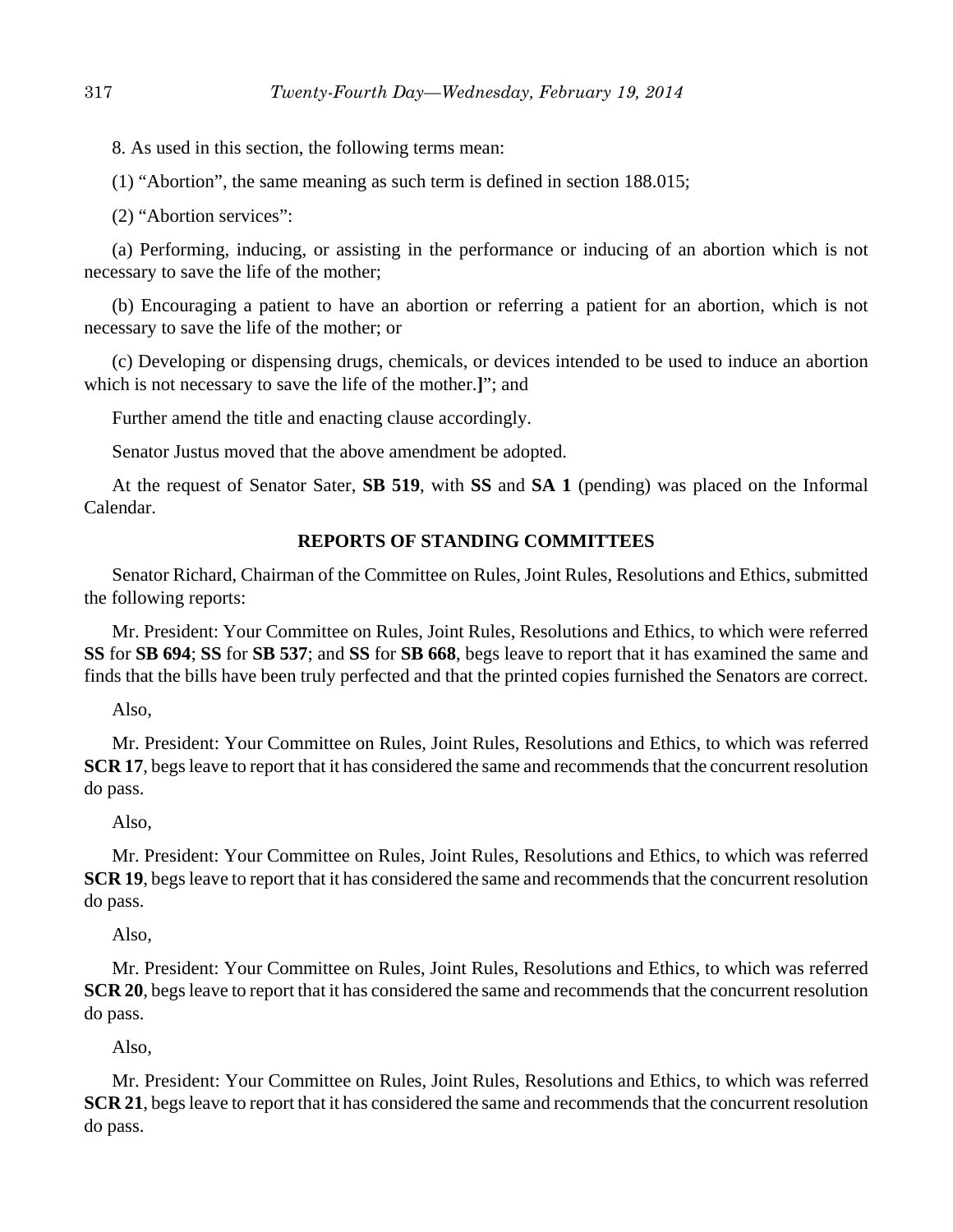Also,

Mr. President: Your Committee on Rules, Joint Rules, Resolutions and Ethics, to which was referred **SCR 22**, begs leave to report that it has considered the same and recommends that the concurrent resolution do pass.

Also,

Mr. President: Your Committee on Rules, Joint Rules, Resolutions and Ethics, to which was referred **SCR 29**, begs leave to report that it has considered the same and recommends that the concurrent resolution do pass.

# **REFERRALS**

President Pro Tem Dempsey referred **SS** for **SB 668** and **SS** for **SB 537** to the Committee on Governmental Accountability and Fiscal Oversight.

# **SECOND READING OF SENATE BILLS**

The following Bills were read the 2nd time and referred to the Committees indicated:

- **SB 775**––Progress and Development.
- **SB 776**––General Laws.

**SB 777**––Ways and Means.

- **SB 778**––General Laws.
- **SB 779**––Governmental Accountability and Fiscal Oversight.
- **SB 780**––Jobs, Economic Development and Local Government.
- **SB 781**––Financial and Governmental Organizations and Elections.
- **SB 782**––Financial and Governmental Organizations and Elections.
- **SB 783**––Financial and Governmental Organizations and Elections.
- **SB 784**––Veterans' Affairs and Health.
- **SB 785**––Transportation and Infrastructure.
- **SB 786**––Jobs, Economic Development and Local Government.
- **SB 787**––Progress and Development.
- **SB 788**––Commerce, Consumer Protection, Energy and the Environment.
- **SB 789—Governmental Accountability and Fiscal Oversight.**
- **SB 790**––Judiciary and Civil and Criminal Jurisprudence.
- **SB 791**—Commerce, Consumer Protection, Energy and the Environment.
- **SB 792**––Judiciary and Civil and Criminal Jurisprudence.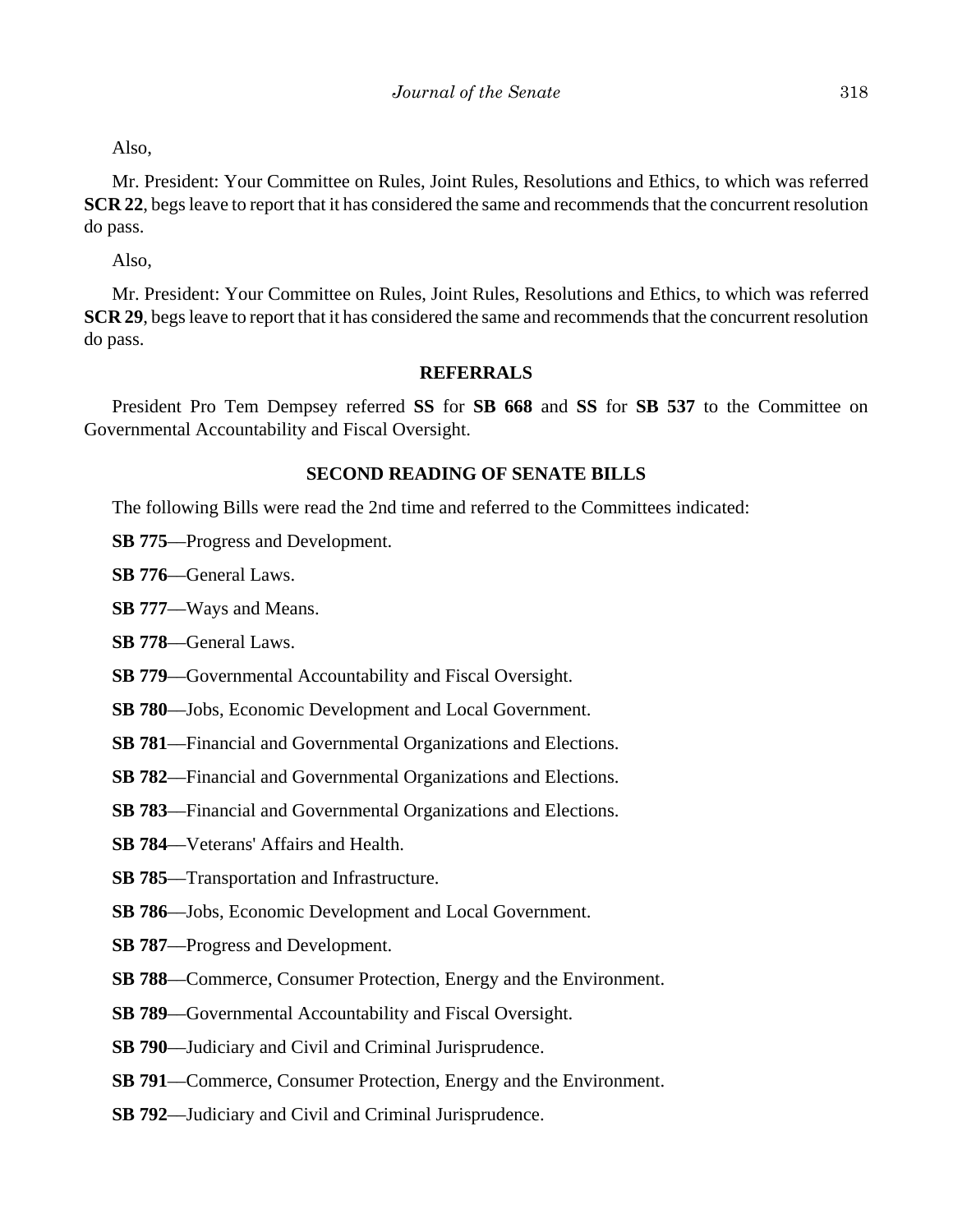- **SB 793**––Judiciary and Civil and Criminal Jurisprudence.
- **SB 794**––Financial and Governmental Organizations and Elections.
- **SB 795**––Education.
- **SB 796**––Seniors, Families and Pensions.
- **SB 797—Judiciary and Civil and Criminal Jurisprudence.**
- **SB 798**––Education.
- **SB 799**––Small Business, Insurance and Industry.
- **SB 800**––Governmental Accountability and Fiscal Oversight.
- **SB 801—Commerce, Consumer Protection, Energy and the Environment.**
- **SB 802**––Seniors, Families and Pensions.
- **SB 803**––Jobs, Economic Development and Local Government.
- **SB 804**––Progress and Development.

# **REFERRALS**

President Pro Tem Dempsey referred **SS** for **SB 694** to the Committee on Governmental Accountability and Fiscal Oversight.

# **INTRODUCTIONS OF GUESTS**

Senator Wasson introduced to the Senate, Shelbie Countryman, Walnut Grove High School.

Senator Keaveny introduced to the Senate, Paul Hartwig and Brian Murphy, St. Louis.

Senator Holsman introduced to the Senate, Damion Alexander, Napolean Williams III, Phillip Hanson, Donovan Mouton and Madison Froelich, Raytown High School.

Senator Kehoe introduced to the Senate, administrators, parents, coaches and student athletes representing Baseball, Boys and Girls Cross Country and Boys Basketball, Osage R-III Fatima High School, Westphalia.

Senator Pearce introduced to the Senate, President Jane Webb, President Elect Jayanti Roy, Past President Brenda Martin, Vice President Legislative Affairs Leo Dunham, Vice President Clinical Services Anna Campbell, Graduate Student Representative Ryan So, and representatives of Missouri Speech-Language-Hearing Association.

Senator Justus introduced to the Senate, Junior Leagues of Kansas City, St. Louis, Springfield and St. Joseph.

Senator Emery introduced to the Senate, Elizabeth Jennings, Rich Hill.

Senator Schaefer introduced to the Senate, Ilinca Popescu, Columbia.

Senator Cunningham introduced to the Senate, Casey Buehler, West Plains.

Senator Parson introduced to the Senate, Ellen Hayter, Walnut Grove; Sylvia Ofori-Yeboah, Bolivar;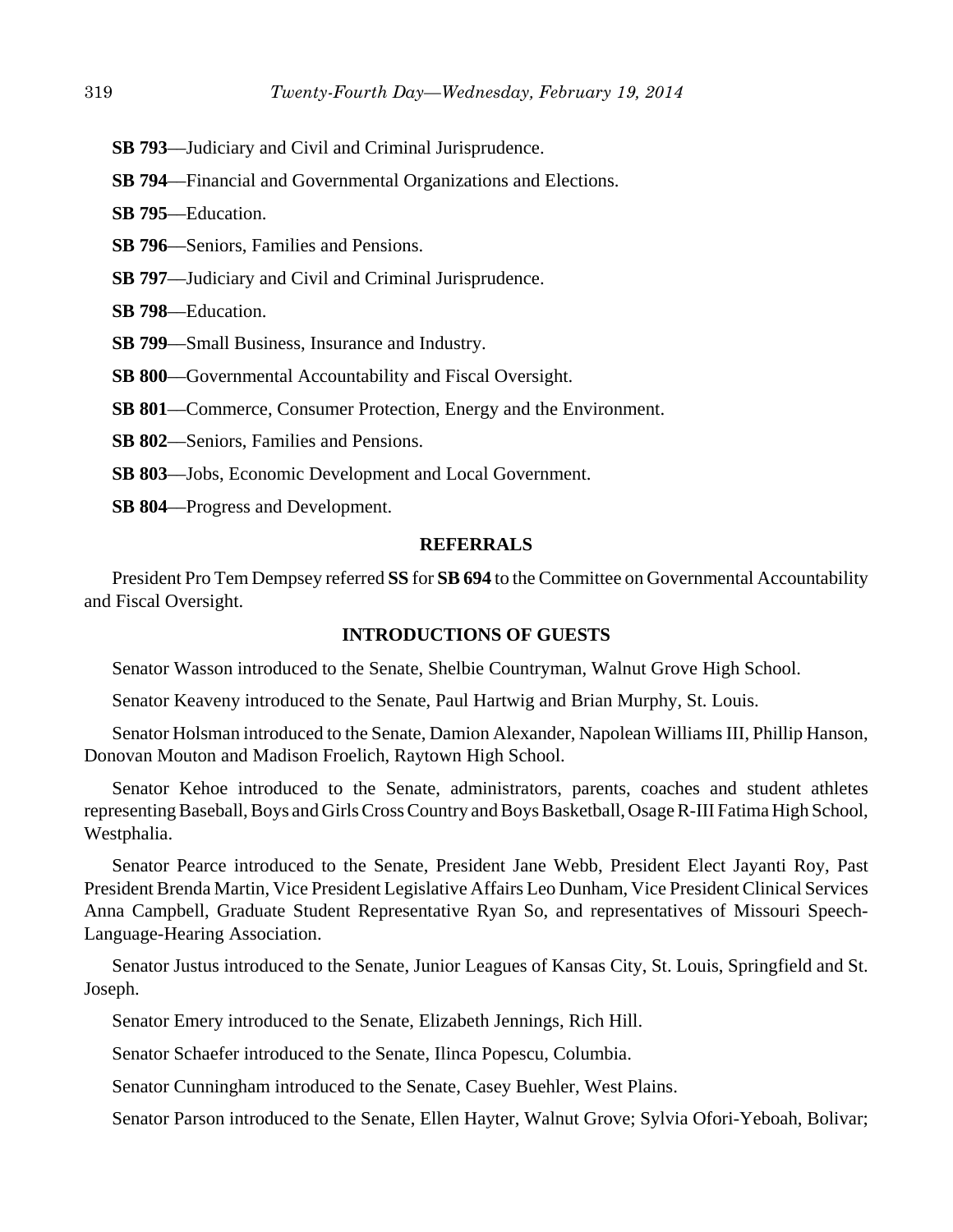Bailey Barnes, Cole Camp; and Patrick Smith, Windsor.

Senator Munzlinger introduced to the Senate, Madeline Hamilton and Makayla Nutt, Palmyra.

Senator Walsh introduced to the Senate, Frank Wilson, St. Louis.

Senator Lager introduced to the Senate, Kate Sweiger and Laura Phillips, Maysville.

Senator Pearce introduced to the Senate, Kayce Wright, Warrensburg.

Senator Pearce introduced to the Senate, Mike Shaw, Centerview; David Scally, Eric Zuzack and Ryan Chester, St. Louis; and Cathy Poe, Higginsville.

Senator Justus introduced to the Senate, members of Troy Chamber of Commerce.

Senator Keaveny introduced to the Senate, Gail Farwell, St. Louis.

Senator Brown introduced to the Senate, Brandon Lamberth, Andrea Knaack, Madison Widger, Kristin Blake, Amy Hasten and Brittany Shepherd, representatives of East Central College, Rolla.

Senator Rupp introduced to the Senate, representatives of St. Charles County Vision Leadership Group.

Senator Nieves introduced to the Senate, the Physician of the Day, Tom Stamos, M.D., Chesterfield.

On motion of Senator Richard, the Senate adjourned under the rules.

# SENATE CALENDAR \_\_\_\_\_\_

# TWENTY-FIFTH DAY–THURSDAY, FEBRUARY 20, 2014 \_\_\_\_\_\_

# FORMAL CALENDAR

## SECOND READING OF SENATE BILLS

SB 805-Justus SB 806-LeVota SB 807-LeVota and Curls SB 808-Wasson SB 809-Wasson SB 810-Holsman SB 811-Schaaf SB 812-Parson SB 813-LeVota SB 814-Brown SB 815-Pearce

SB 816-Sater SB 817-Sifton SB 818-Kehoe SB 819-Wallingford SB 820-Schaefer SB 821-Schaefer SB 822-Parson SB 823-Dixon, et al SB 824-Dixon SB 825-Chappelle-Nadal SB 826-Brown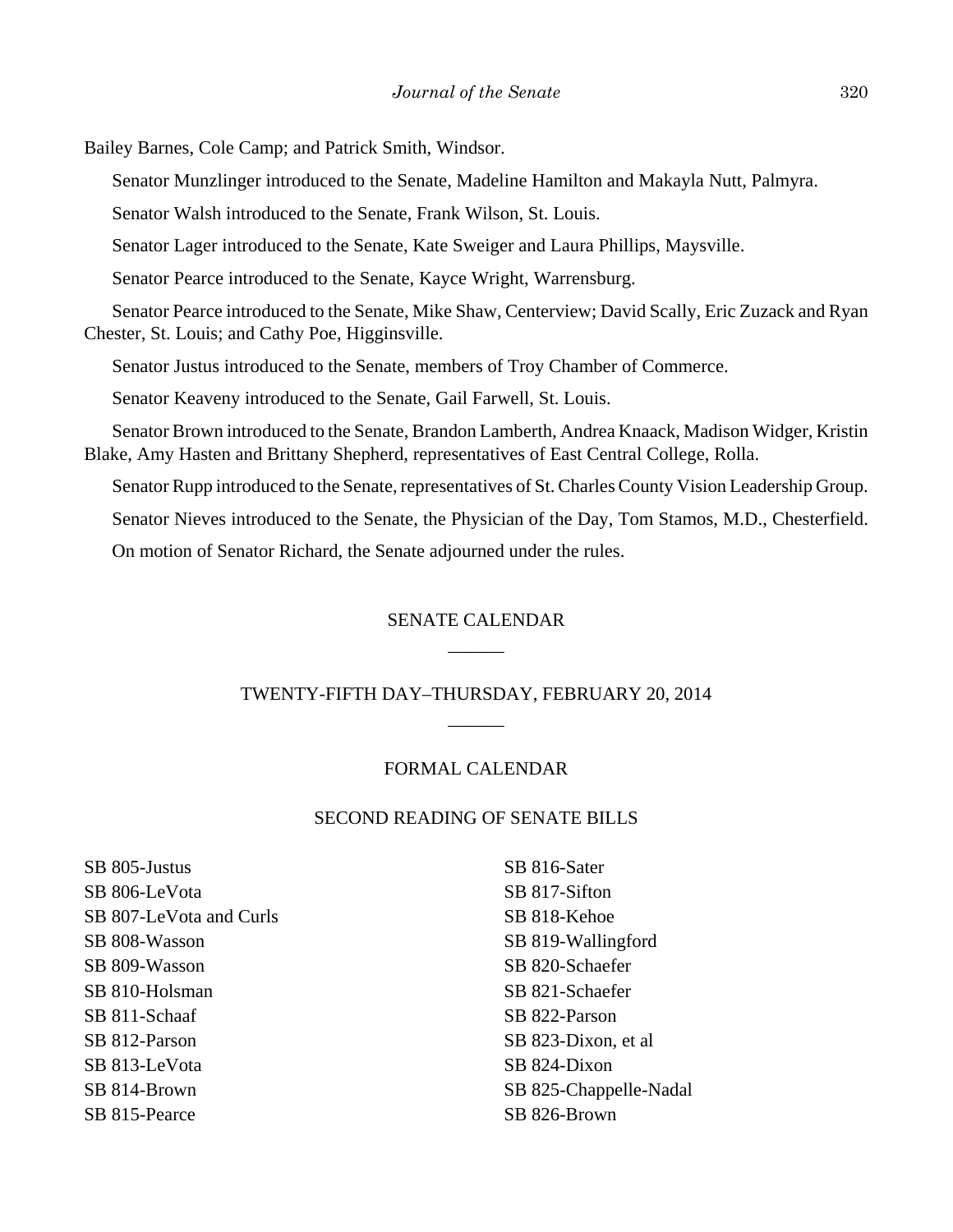SB 827-Keaveny SB 828-Schaaf SB 829-Kraus SB 830-Parson SB 831-Wallingford SB 832-Walsh SB 833-Walsh SB 834-Walsh SB 835-Munzlinger SB 836-Munzlinger SB 837-Sifton SB 838-Emery SB 839-Sater SB 840-Pearce SB 841-Wasson SB 842-Parson SB 843-Schaefer SB 844-Dixon SB 845-Chappelle-Nadal SB 846-Richard SB 847-Schaaf SB 848-LeVota SB 849-Walsh SB 850-Munzlinger SB 852-Schmitt SB 853-Wasson SB 854-Wasson SB 855-Schaefer SB 856-Emery SB 857-Holsman SB 858-Kraus SB 859-Brown SB 860-Cunningham SB 861-Schaefer SB 862-Lager SB 863-Emery SB 864-Schaaf SB 865-Nieves

SB 866-Wasson SB 867-Wasson SB 868-Sater SB 869-Schmitt SB 870-Holsman SB 871-Holsman SB 872-Wallingford and Justus SB 873-Brown SB 874-Wasson SB 875-Sater SB 876-LeVota SB 877-Kraus SB 878-Lamping SB 879-Sifton SB 880-Sifton SB 881-Sifton SB 882-Brown SB 883-Wasson SB 884-Wallingford SB 885-Pearce SB 886-Schaefer SB 887-Schaefer SB 888-Parson SB 889-Parson SB 890-Kehoe SB 891-Kehoe SB 892-Kraus SB 893-Kraus SB 894-Munzlinger SB 895-Sater SB 896-Wallingford SB 897-Wallingford SB 898-Schaefer SB 899-Justus and Schaaf SB 900-Lamping SB 901-Holsman SJR 49-Cunningham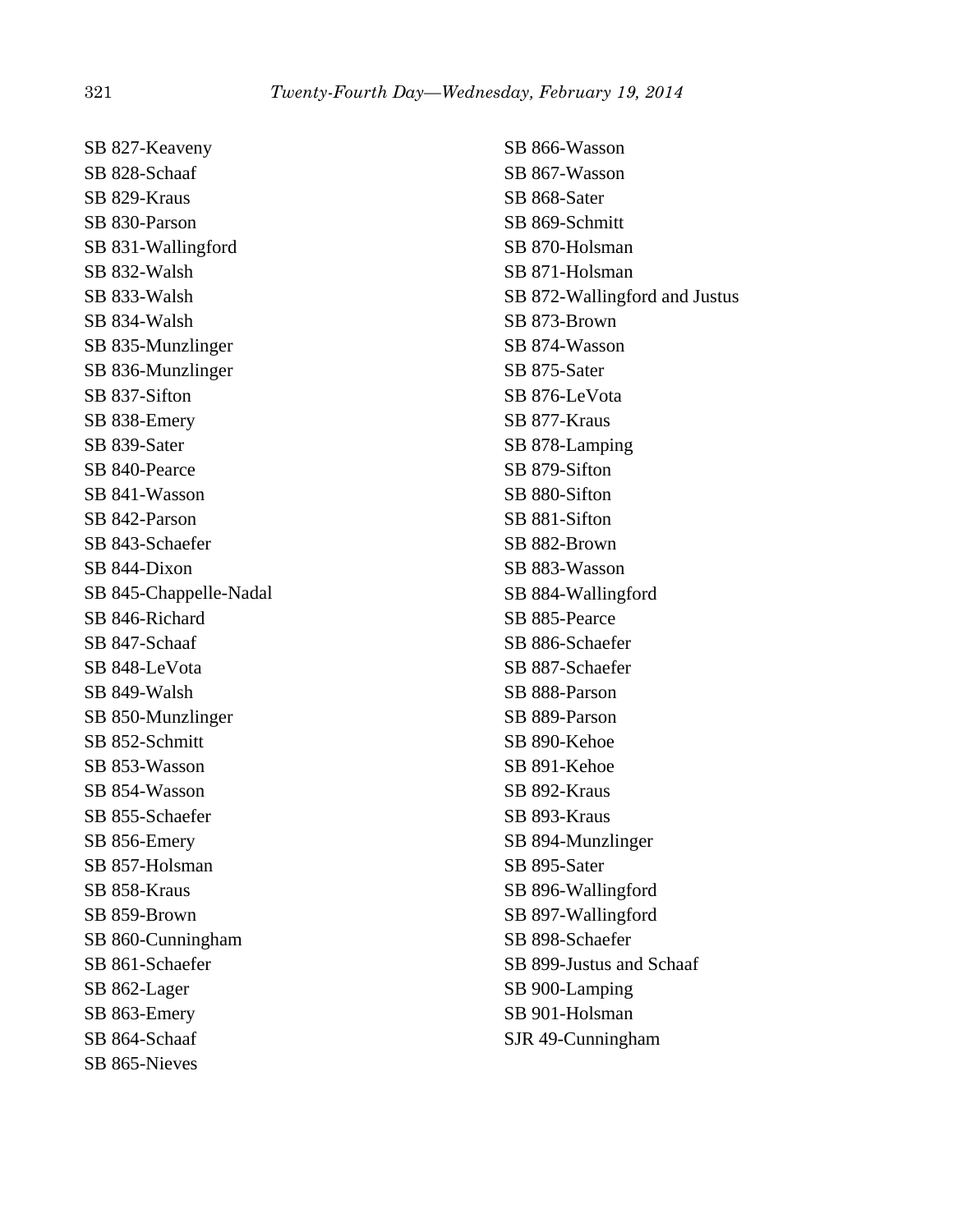# HOUSE BILLS ON SECOND READING

HB 1430-Jones (110), et al HCS for HB 1058 HB 1133-Engler, et al

HCS for HB 1051 HJR 48-Solon, et al

# THIRD READING OF SENATE BILLS

SCS for SJR 36-Schaefer and Richard (In Fiscal Oversight) SCS for SB 613-Nieves, et al SCS for SB 492-Pearce

SB 609-Rupp SS for SB 694-Cunningham (In Fiscal Oversight) SS for SB 537-Rupp (In Fiscal Oversight) SS for SB 668-Silvey (In Fiscal Oversight)

## SENATE BILLS FOR PERFECTION

SB 491-Justus and Dixon, with SCS SB 543-Munzlinger

SB 567-Chappelle-Nadal, with SCS

#### INFORMAL CALENDAR

## SENATE BILLS FOR PERFECTION

SBs 509 & 496-Kraus, with SCS & SA 1 (pending) SB 518-Sater, with SCS, SA 2 & SA 1 to SA 2 (pending) SB 519-Sater, with SS & SA 1 (pending)

SB 529-Wallingford, with SCS SB 530-Libla, with SCS (pending) SB 663-Munzlinger, with SCS SB 664-Brown, with SCS (pending)

# CONSENT CALENDAR

## Senate Bills

Reported 2/13

SB 690-Wasson SB 527-Wallingford SB 614-Dixon

SB 621-Dixon SB 520-Sater, with SCS